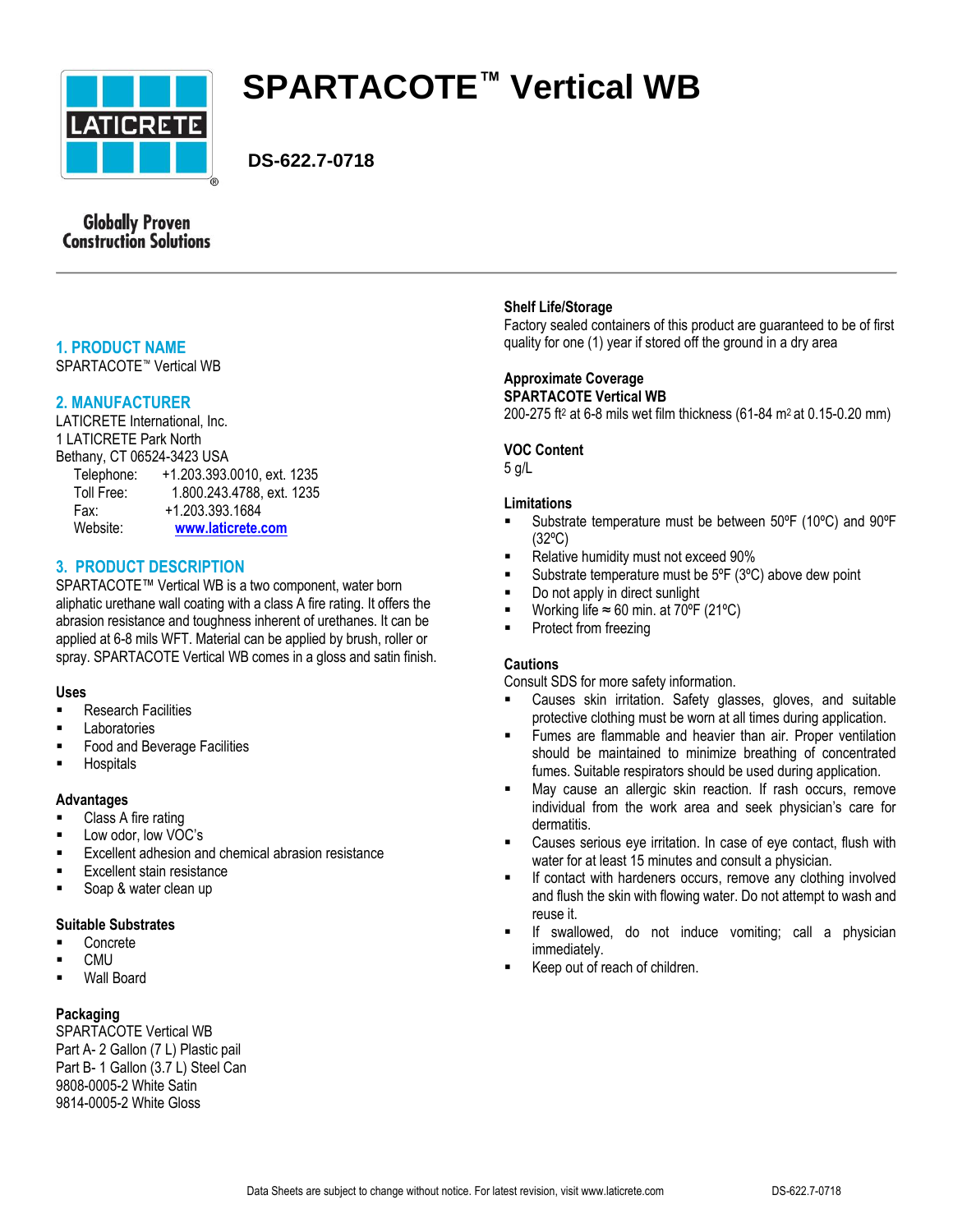# **4. TECHNICAL DATA**

#### **Physical Properties**

| Adhesion ASTM D-3359                                             | 5B over cured epoxy                                                                                                                          |
|------------------------------------------------------------------|----------------------------------------------------------------------------------------------------------------------------------------------|
| <b>QUV Resistance, Accelerated</b><br>weathering ASTM D-4324/G53 | Gross 95%+ retention after 1000<br>hours delta E color change -<br>0.15 after 1000 hours. No<br>blistering, rusting, checking or<br>cracking |
| Tensile Strength ASTM D-638                                      | 8500 psi (58.60 MPa)                                                                                                                         |
| Tear Strength ASTM D-624 Die C                                   | 450 psi (3.10 MPa)                                                                                                                           |
| Shore D Hardness, ASTM D-2240                                    | 80                                                                                                                                           |
| Chemical Resistance, ASTM D-<br>1308, 24 hour spot test          | No effect water 2% sulfuric acid,<br>6% H2O2, idophores 2000 ppm,<br>toluene, xylene, 10% NaOH,<br>70% ethanol                               |
| <b>Flame Rating</b>                                              | Class A                                                                                                                                      |
| Flame Spread Index                                               | 5                                                                                                                                            |
| Smoke Dev Index                                                  | 5                                                                                                                                            |

Specifications are subject to change without notification. Technical data shown in SPARTACOTE™ product data sheets and technical data sheets are typical but reflect laboratory test procedures conducted in laboratory conditions. Actual field performance and test results will depend on installation methods and site conditions. Field test results will vary due to critical job site factors.

#### **5. INSTALLATION**

# **Surface Prep**

## **Concrete**

Concrete must be prepared mechanically to remove surface laitance. Oil, grease or other containment must be removed prior to surface preparation. Concrete must be free of curing compounds and form release agents. Surface texture should be similar to CSP-1 from the International Concrete Repair Institute. The prepared surface should have a minimum tensile strength of 250 PSI per ASTM D-4541. All concrete substrates must be checked for moisture prior to primer application using the Plastic Sheet Test per ASTM-4263.

Please refer to specific priming data sheets for instructions

#### **CMU**

LATICRETE recommends CMU surfaces are lightly abrasive blasted to clean CMU block and to provide a 60-80 grit sandpaper texture. Care must be taken not to damage CMU.

#### **Wall Boards**

Consult a LATICRETE Technical Service Representative for preparation methods. Mechanical preparation removes laitance, exposing honeycombs or voids beneath the surface that must be filled with SPARTACOTE™ Epoxy Fill Coat. Refer to SPARTACOTE Epoxy Fill Coat Data Sheet.

#### **MIXING**

SPARTACOTE™ Vertical WB is provided in pre-measured units. Do not break units down. **DO NOT DILUTE**.

Mechanically mix the SPARTACOTE Vertical WB Part A separately for 1-2 minutes to disperse any pigments or fillers which have settled. Add the correct amount of Part B and mix until a uniform

color is achieved. Contact a LATICRETE Technical Service representative for recommendations for spray applications.

## **Priming**

Recommended Primers: SPARTACOTE™ General Primer SPARTACOTE Oil Tolerant Primer

### **Dry Times for SPARTACOTE Vertical WB**

#### **Dry times at 70ºF (21ºC) and 50% RH**

| Dry to Touch     | 6 hours  |
|------------------|----------|
| Dry Time         | 24 hours |
| <b>Full Cure</b> | 14 days  |

#### **Cleaning**

Clean all tools and equipment immediately after use with warm water. Acetone may be used for final rinse.

## **6. AVAILABILITY AND COST**

#### **Availability**

LATICRETE® materials are available worldwide. **For Distributor Information, Call:** 

Toll Free: 1.800.243.4788

Telephone: +1.203.393.0010

For on-line distributor information, visit LATICRETE at **www.laticrete.com**

#### **Cost**

Contact a LATICRETE Representative in your area.

#### **7. WARRANTY**

LATICRETE 1-Year PRODUCT Warranty

# **8. MAINTENANCE**

The long term performance, appearance, and life expectancy of wear surface products are critically dependent upon a good routine maintenance program designed specifically for the installed wear surface. SPARTACOTE™ floor coating systems are nonporous, causing dirt and contaminants to remain on the surface. The use of properly placed walk-off mats, inside and outside, will help increase the life of the floor. Recommend maintenance program consist on frequent and through cleaning utilizing a neutral pH cleaner. Frequency of washing will vary depending on floor usage type, traffic and age. Please Refer to TDS 420 "SPARTACOTE Floor Maintenance Guide" available at www.laticrete.com for more information.

# **9. TECHNICAL SERVICES**

#### **Technical Assistance**

Information is available by calling the LATICRETE Technical Service Hotline:

| Toll Free: | 1.800.243.4788, ext. 1235  |
|------------|----------------------------|
| Telephone: | +1.203.393.0010, ext. 1235 |
| Fax:       | +1.203.393.1948            |

#### **Technical and Safety Literature**

To acquire technical and safety literature, please visit our website at **www.laticrete.com.**